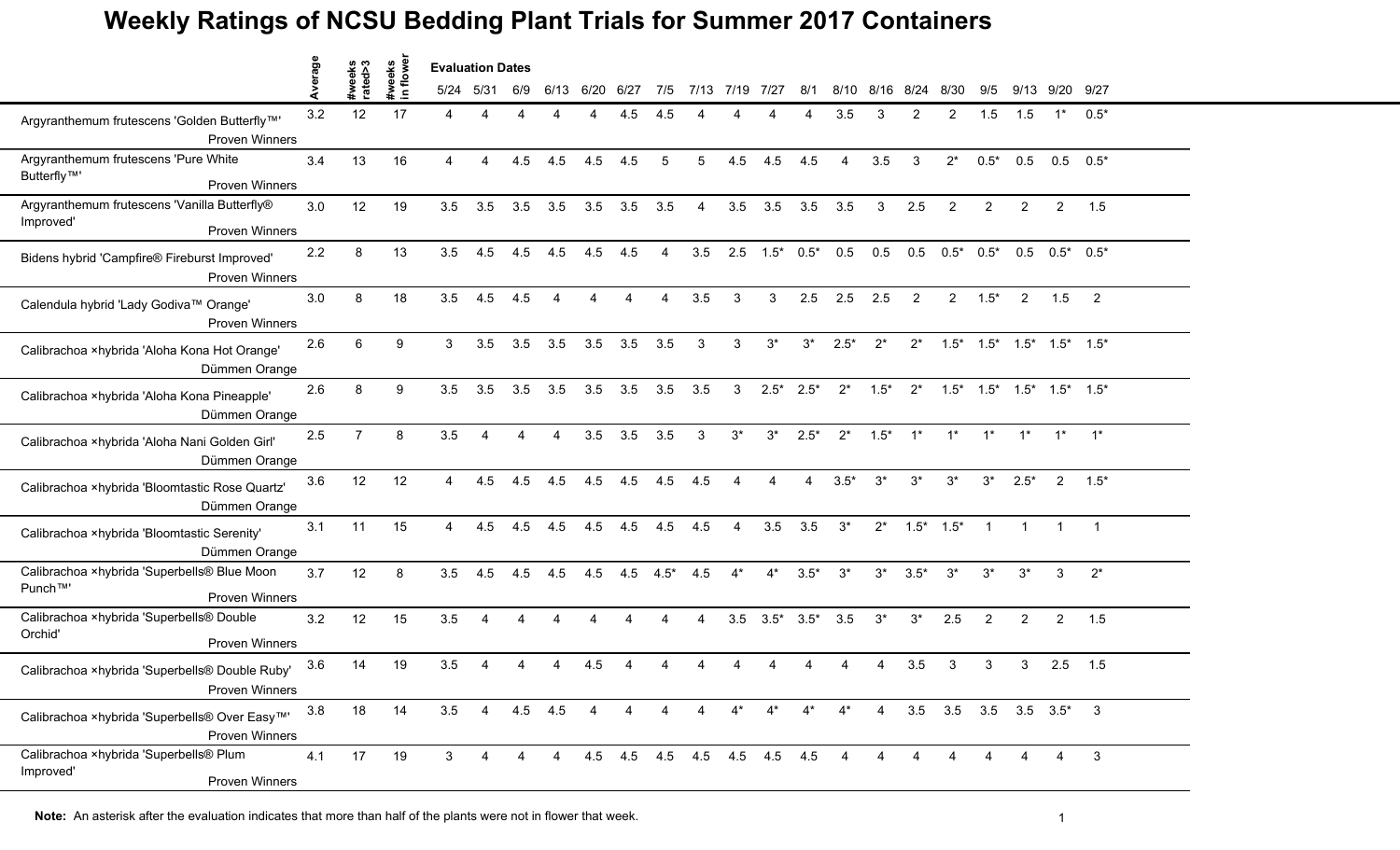|                                                                          | Average |                   | weeks        | lowe<br><b>Evaluation Dates</b> |                        |                        |                             |                        |                        |     |                |                |                |                         |                 |                |                |                |                |                       |                       |                 |
|--------------------------------------------------------------------------|---------|-------------------|--------------|---------------------------------|------------------------|------------------------|-----------------------------|------------------------|------------------------|-----|----------------|----------------|----------------|-------------------------|-----------------|----------------|----------------|----------------|----------------|-----------------------|-----------------------|-----------------|
|                                                                          |         | #weeks<br>rated>3 | $\mathbf{a}$ |                                 | 5/24 5/31              | 6/9                    | 6/13                        | 6/20                   | 6/27                   | 7/5 |                | 7/13 7/19      | 7/27           | 8/1                     | 8/10            |                | 8/16 8/24      | 8/30           | 9/5            |                       | 9/13 9/20             | 9/27            |
| Calibrachoa ×hybrida 'Superbells® Rising Star™'<br><b>Proven Winners</b> | 3.7     | 16                | 12           | $3.5*$                          | $\boldsymbol{\Lambda}$ |                        |                             |                        |                        |     | 4.5            |                |                |                         |                 |                | 3.5            | $3.5*$         | $3^*$          | 3.5                   | 3                     | 2.5             |
| Calibrachoa ×hybrida 'Superbells® White                                  | 3.6     | 18                | 14           | 3.5                             | $\boldsymbol{\Lambda}$ | Δ                      | Δ                           | Δ                      | $\boldsymbol{\Lambda}$ | 3.5 | 3.5            | 3.5            |                | $3.5^*$ $3.5^*$ $3.5^*$ |                 | 3.5            | 3.5            | 3.5            |                | $3.5^*$ $3.5^*$ $3.5$ |                       | $\mathbf{3}$    |
| Improved'<br><b>Proven Winners</b>                                       |         |                   |              |                                 |                        |                        |                             |                        |                        |     |                |                |                |                         |                 |                |                |                |                |                       |                       |                 |
| Calibrachoa ×hybrida 'Volcano Neon'<br>Dümmen Orange                     | 3.6     | 14                | 17           | 3.5                             | 4                      | $\overline{4}$         | $\overline{4}$              | $\overline{4}$         | $\overline{4}$         | 4   | 4              | $\overline{4}$ | 3.5            | 3.5                     | $3.5^*$ $3.5^*$ |                | 3              | 3 <sup>1</sup> | 3              | 3.5                   | $\mathbf{3}$          | 2.5             |
| Capsicum annuum 'Blaze'<br>PanAmerican Seed                              | 3.9     | 18                | 17           | 3.5                             | 3.5                    | $\overline{4}$         | 4.5                         | 4.5                    | 4.5                    | 4.5 | 4.5            | 4.5            | 4              | 4                       | $\overline{A}$  | 4              | 3.5            | 3.5            | 3.5            |                       | $3.5$ $3.5^*$ $2.5^*$ |                 |
| Capsicum annuum 'Paragon'<br>Comense                                     | 4.0     | 17                | 17           | 3                               | Δ                      | 4.5                    | 4.5                         | 4.5                    | 4.5                    | 4.5 | 4.5            | 4.5            | 4.5            | 4.5                     | 4.5             | 4              | 3.5            | 3.5            | 3.5            |                       | $3.5\quad 3.5^*$      | $3^*$           |
| Capsicum annuum 'Wicked'<br>PanAmerican Seed                             | 3.6     | 12                | 17           | $3^*$                           | 3.5                    | $\overline{4}$         | $\overline{4}$              | $\boldsymbol{\Lambda}$ | $\overline{4}$         | 4   | 4.5            | 4              | 4              | 4                       | $\overline{4}$  | 3.5            | 3              | 3              | 3              | 3                     | 3                     | $2^*$           |
| Capsicum frutescens 'Gusto Green'<br>Comense                             | 4.3     | 19                | 19           | $\overline{4}$                  | 4.5                    | 4.5                    | 4.5                         | 4.5                    | 4.5                    | 4.5 | 4.5            | 4.5            | 4.5            | 4.5                     | 4.5             | 4.5            | 4.5            | 4.5            | 4.5            | $\overline{4}$        |                       | $3.5$ $3.5$     |
| Capsicum frutescens 'Gusto Purple'<br>Comense                            | 4.5     | 19                | 19           | $\overline{4}$                  | 4.5                    | 4.5                    | 5                           | 5                      | 5                      | 4.5 | 5              | 5              | 4.5            | 4.5                     | 4.5             | 4.5            | 4.5            | 4.5            | 4.5            | 4.5                   | $\overline{4}$        | 3.5             |
| Capsicum frutescens 'Pikito'<br>Comense                                  | 4.0     | 16                | 19           | 3.5                             | 4.5                    | 4.5                    | 5                           | 5                      | 5                      | 4.5 | 4.5            |                | Δ              | 4.5                     |                 |                |                |                | 3.5            | 3                     | 2.5                   | 2               |
| Cuphea ramosissima 'Fairy Dust™ Pink'<br>Proven Winners                  | 2.4     | 9                 | 17           | 3.5                             | 3.5                    | $\overline{4}$         | $\overline{4}$              | $\overline{A}$         | $\overline{4}$         | 4   | 3.5            | 3.5            | 3              | 2.5                     | $1.5*$          | $1^*$          | 0.5            | 0.5            | 0.5            | 0.5                   | $\overline{1}$        | $\overline{1}$  |
| Lantana camara 'Havana Gold'<br>Dümmen Orange                            | 3.8     | 18                | 17           | 3                               | 3.5                    | 3.5                    | 3.5                         | 3.5                    | 3.5                    | 3.5 | $\overline{4}$ | $\overline{4}$ | 4.5            | 4.5                     | $\overline{4}$  | $\overline{4}$ | $\overline{4}$ | $\overline{4}$ | $\overline{4}$ | $\overline{4}$        |                       | $3.5^*$ $3.5^*$ |
| Lantana camara 'Havana Red'<br>Dümmen Orange                             | 4.2     | 18                | 17           | 3                               | 3.5                    | 3.5                    | $\overline{4}$              | 4.5                    | 4.5                    | 4.5 | 4.5            | 4.5            | 4.5            | 4.5                     | 4.5             | 4.5            | 4.5            | 4.5            | 4.5            | 4                     |                       | $3.5^*$ $3.5^*$ |
| Lantana camara 'Havana Sunset'<br>Dümmen Orange                          | 4.5     | 19                | 17           | 3.5                             |                        |                        | 4.5                         | 4.5                    | 4.5                    | 4.5 | 5              | 5              | 5              |                         | 5               |                |                | 5              | 4.5            | 4.5                   | $4^*$                 | $3.5*$          |
| Lycopersicon esculentum 'Rocola Chocolate'<br>Comense                    | 3.7     | 14                | 17           | 3.5                             | $\overline{4}$         |                        | 4.5 4.5 4.5 4.5 4.5 4.5 4.5 |                        |                        |     |                |                | 4              | 4                       | 4               | $\overline{4}$ | $3.5$ 2.5      |                | $\overline{2}$ |                       | $2.5$ $2.5^*$ $2^*$   |                 |
| Lycopersicon esculentum 'Rocola Salmon'<br>Comense                       | 3.5     | 14                | 17           | $\overline{4}$                  | 4.5                    | $\boldsymbol{\Lambda}$ |                             | $\overline{A}$         | $\overline{4}$         | 3.5 | $\overline{4}$ | $\overline{4}$ | $\overline{4}$ | $\overline{A}$          | $\overline{4}$  |                | 4 3.5 2.5      |                | 2              | $\overline{2}$        | $2^*$                 | $2^*$           |

**Note:** An asterisk after the evaluation indicates that more than half of the plants were not in flower that week.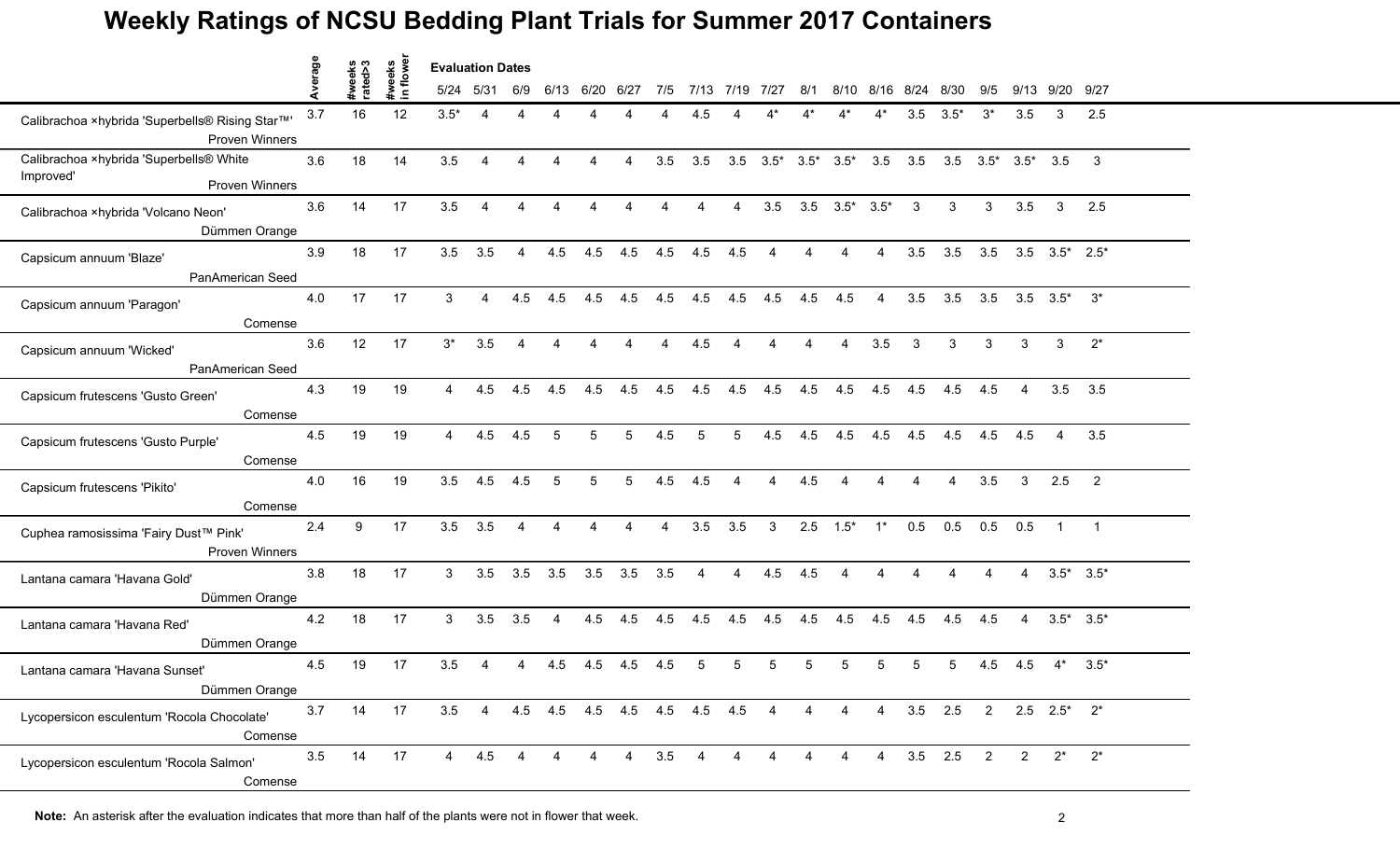|                                                                       |         |                   | lowe                     | <b>Evaluation Dates</b> |              |                 |                          |                          |                |                        |                                                                                     |          |                |                        |                                                                         |       |       |                |                |              |                       |                         |  |  |
|-----------------------------------------------------------------------|---------|-------------------|--------------------------|-------------------------|--------------|-----------------|--------------------------|--------------------------|----------------|------------------------|-------------------------------------------------------------------------------------|----------|----------------|------------------------|-------------------------------------------------------------------------|-------|-------|----------------|----------------|--------------|-----------------------|-------------------------|--|--|
|                                                                       | Average | #weeks<br>rated>3 | #weeks<br>$\blacksquare$ | 5/24 5/31               |              | 6/9             | 6/13                     | 6/20                     | 6/27           | 7/5                    | 7/13                                                                                | 7/19     | 7/27           | 8/1                    | 8/10                                                                    | 8/16  | 8/24  | 8/30           | 9/5            | 9/13         | 9/20 9/27             |                         |  |  |
| Lycopersicon esculentum 'Rocola Stripe'<br>Comense                    | 3.3     | 13                | 17                       | 3.5                     | 4            | 4.5             | 4.5                      | 4.5                      |                | 3.5                    | 3.5                                                                                 | 3.5      | 3.5            |                        |                                                                         | 3.5   | 3     | 2.5            | $\mathcal{P}$  | $\mathbf{2}$ | $1.5*$                | $1^*$                   |  |  |
| Petunia ×hybrida 'Suntunia Blue'<br>Dümmen Orange                     | 3.1     | $\overline{7}$    | 15                       | 3                       | 3            | 3               | 3                        | 3.5                      | 4              | 4.5                    | 4.5                                                                                 | 4.5      | $\overline{A}$ | 3.5                    | 3                                                                       | 2.5   | $2^*$ | $2^*$          | $2^*$          | $2^*$        | $\overline{2}$        | 2.5                     |  |  |
| Petunia ×hybrida 'Suntunia Copper Sun'<br>Dümmen Orange               | 3.3     | 9                 | 19                       | 3                       | 3            | 3               | 3                        | 3.5                      | 4              | $\boldsymbol{\Lambda}$ | $\boldsymbol{\Lambda}$                                                              | 4        | $\Delta$       | $\boldsymbol{\Lambda}$ | $\overline{4}$                                                          | 3.5   | 3     | $\mathbf{3}$   | 3              | 3            | 2.5                   | $\overline{2}$          |  |  |
| Petunia ×hybrida 'Suntunia Electric Apricot'<br>Dümmen Orange         | 3.7     | 11                | 19                       | 3                       | 3            | 3               | 3.5                      | $\overline{4}$           | $\overline{4}$ | 4.5                    | 4.5                                                                                 | 4.5      | 4.5            | 4.5                    | 4.5                                                                     | 4     | 3.5   | 3              | 3              | 3            | 3                     | 3                       |  |  |
| Petunia ×hybrida 'Suntunia Neon Rose'<br>Dümmen Orange                | 3.8     | 18                | 19                       | 3                       | 3.5          | 3.5             | 4                        | 3.5                      | 3.5            | Δ                      | 4.5                                                                                 | 5        | 5              | 4.5                    |                                                                         |       | 3.5   | 3.5            | 3.5            | 3.5          | 3.5                   | 3.5                     |  |  |
| Petunia ×hybrida 'Suntunia Purple Sky'<br>Dümmen Orange               | 4.5     | 19                | 19                       | $\overline{4}$          | 4.5          | 4.5             | 4.5                      | 4.5                      | 4.5            | 4.5                    | 4.5                                                                                 | 5        | 5              | 4.5                    | 4.5                                                                     | 4.5   | 4.5   | 4.5            | 4.5            | 4.5          | 4.5                   | 4.5                     |  |  |
| Solanum lycopersicum 'Little Bing'<br>PanAmerican Seed                | 3.7     | 17                | 19                       | 3                       | $\mathbf{3}$ | 3.5             | $\boldsymbol{\Lambda}$   | $\boldsymbol{\varDelta}$ | $\overline{4}$ | $\boldsymbol{\Lambda}$ | 4.5                                                                                 | $\Delta$ | $\overline{4}$ | 3.5                    | 3.5                                                                     | 3.5   | 3.5   | 3.5            | 3.5            |              | $3.5$ $3.5$ $3.5$     |                         |  |  |
| Solanum lycopersicum 'Little Sicily'<br>PanAmerican Seed              | 3.9     | 18                | 19                       | $\overline{4}$          | 4.5          | 4.5             | $\boldsymbol{\varDelta}$ | Δ                        |                |                        |                                                                                     |          |                |                        |                                                                         |       |       |                | 4              | 3.5          | 3.5                   | $\overline{\mathbf{3}}$ |  |  |
| Solanum lycopersicum 'Tidy Rose'<br>PanAmerican Seed                  | 3.3     | 10                | 17                       | $\overline{4}$          | 4.5          | 4.5             |                          |                          |                | 3.5                    | 3.5                                                                                 | 3.5      | 3.5            | 3                      | 3                                                                       | 3     | 3     | 2.5            | $\overline{2}$ |              | $2.5$ $2.5^*$ $2.5^*$ |                         |  |  |
| Solanum melongena 'Jewel Amethyst'<br>Comense                         | 3.7     | 11                | 17                       | $3.5*$                  | $4^*$        | 4.5             | 4.5                      | 4.5                      | 4.5            | 4.5                    | 5                                                                                   | 4.5      | $\overline{4}$ | 3.5                    | 3                                                                       | 3     | 3     | $\mathbf{3}$   | 3              | 3            | 3                     | $\mathbf{3}$            |  |  |
| Solanum melongena 'Jewel Ivory'<br>Comense                            | 3.7     | 13                | 17                       | $3.5*$                  | $4^*$        | $\overline{4}$  | 4.5                      | $\boldsymbol{\Lambda}$   | $\overline{4}$ | 4.5                    | 5                                                                                   | 4.5      | $\overline{A}$ | 3.5                    | 3.5                                                                     | 3.5   | 3     | $\mathcal{S}$  | 3              | 3            | 3                     | $\mathbf{3}$            |  |  |
| Solanum melongena 'Jewel Jade'<br>Comense                             | 4.0     | 19                | 17                       | $3.5*$                  | $4^*$        | 4               | 4.5                      | 4.5                      | 4.5            | 4.5                    | 4.5                                                                                 | Δ        | Δ              | $\boldsymbol{\Lambda}$ | 4                                                                       | 4     | 4     | $\overline{4}$ | 3.5            | 3.5          | 3.5                   | 3.5                     |  |  |
| Solanum melongena 'Jewel Jet'<br>Comense                              | 3.8     | 18                | 16                       | $3^*$                   |              | $3.5^*$ $3.5^*$ | 3.5                      | 3.5                      | 3.5            |                        |                                                                                     |          |                |                        |                                                                         |       | 4.5   |                |                |              |                       | 4                       |  |  |
| Solenostemon scutellarioides 'Great Falls Angel'<br>Dümmen Orange     | 4.3     | 18                | 0                        |                         |              |                 |                          |                          |                |                        | $3^*$ $3.5^*$ $3.5^*$ $3.5^*$ $4^*$ $4^*$ $4^*$ $4^*$ $4.5^*$ $4.5^*$ $4.5^*$ $5^*$ |          |                |                        |                                                                         | $5^*$ | $5^*$ | $5^*$          | $5^*$          |              | $5^*$ 4.5* $4^*$      |                         |  |  |
| Solenostemon scutellarioides 'Great Falls<br>Havasu'<br>Dümmen Orange | 4.4     | 18                | $\mathbf{0}$             |                         | $3^*$ 3.5*   | $4^*$           | $4^*$                    |                          |                |                        |                                                                                     |          |                |                        | $4.5^*$ $4.5^*$ $4.5^*$ $4.5^*$ $4.5^*$ $4.5^*$ $4.5^*$ $4.5^*$ $4.5^*$ |       | $5^*$ | $5^*$          | $5^*$          | $5^*$        | $5^*$                 | $4.5*$                  |  |  |

**Note:** An asterisk after the evaluation indicates that more than half of the plants were not in flower that week.